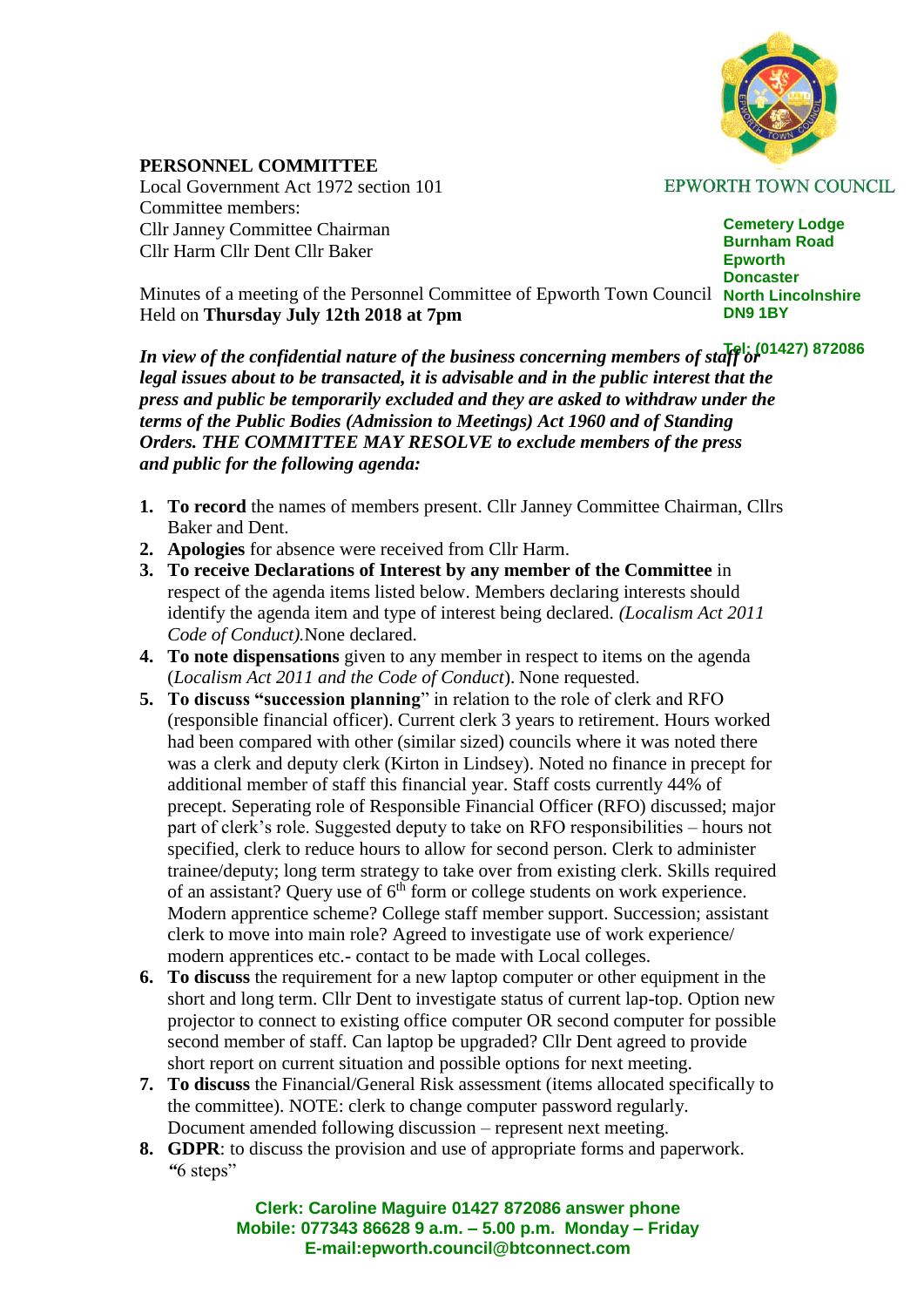Know what you have and why you have it Manage data in structured way Know who is responsible for it Encrypt what you don't want disclosing **EPWORTH TOWN COUNCIL**  Have a security aware culture **Cemetery Lodge** Expect the best but prepare for the worst **Burnham Road Subject Access Request: one calendar month to reply; variation according Epworth**  to month end; suggest standard 28 day (month) time period to reply to **Doncaster** requests. Further work done on form, clerk to query with SLCC/ERNLLCAlorth Lincolnshire re the verification section. **DN9 1BY** Form to be amended. **Tel: (01427) 872086** Privacy Notice: clerk and Cllr Janney to work through form for re presentation. Privacy POLICY required. NOTE: further work required on other documents: Contact Privacy Notice Councillors Privacy Notice Purchase of Exclusive rights of Burial Privacy Impact Assessment Consent to hold contact information Data Audit Form (very important) Management of Transferable Data Information and Data Protection Policy (new option)

- **9. The Ledbury judgement:** to discuss the effect of the judgement on current council policies. NOTED: ERNLLCA in discussion with Unitary Authorityadditional information and advice to follow. Currently Epworth Town Council (within Standing Orders and the current Code of Conduct) has no powers to sanction the behaviour of councillors, nor is there provision within the policies for informal resolution of disputes (between councillors and staff); committee to review current procedures and policies in light of Ledbury decision.
- **10. To record** the closure of the meeting at 8.37pm.

Next meeting week beginning August 13th

cm.17.07.18